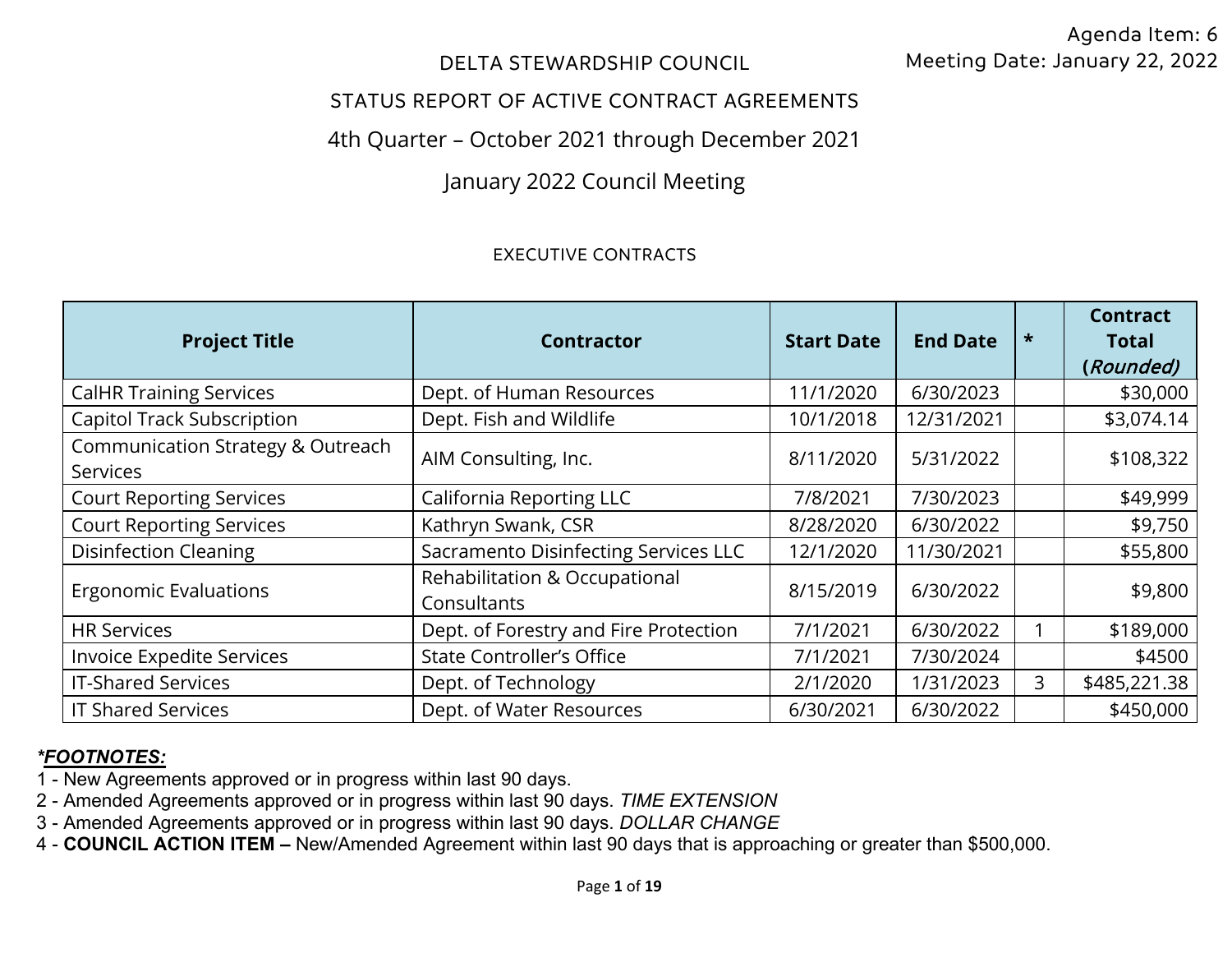| Leave Balance Tracking                | <b>State Controller's Office</b>         | 11/6/2019 | 6/30/2022  | \$1,500   |
|---------------------------------------|------------------------------------------|-----------|------------|-----------|
| Legal Research Database               | <b>Thomson Reuters</b>                   | 7/1/2021  | 6/30/2022  | \$8,856   |
| <b>Moving Services</b>                | Wind Dancer Moving Company               | 1/1/2020  | 12/31/2022 | \$14,000  |
| <b>On-site Document Destruction</b>   | <b>Confidential Document Control LLC</b> | 10/1/2020 | 9/30/2022  | \$1,170   |
| <b>Services</b>                       |                                          |           |            |           |
| <b>Staff Development and Training</b> | Beth Wonson & Company                    | 3/16/2021 | 6/30/2022  | \$9,900   |
| <b>Training Services</b>              | <b>CPS HR Consulting</b>                 | 10/1/2020 | 6/30/2022  | \$5,000   |
| Webcasting                            | AGP Video, Inc.                          | 10/1/2021 | 9/30/2022  | \$186,300 |

#### SCIENCE CONTRACTS

| <b>Project Title</b>                                       | <b>Contractor</b>                                        | <b>Start Date</b> | <b>End Date</b> | $\star$ | <b>Contract Total</b><br>(Rounded) |
|------------------------------------------------------------|----------------------------------------------------------|-------------------|-----------------|---------|------------------------------------|
| 2022 State of Bay-Delta Science Lead<br>Author: Chapter 1  | San Francisco State University                           | 5/14/2021         | 12/31/2022      |         | \$26,619                           |
| 2022 State of Bay-Delta Science Co-<br>Author: Chapter 1   | SFEI/Aquatic Science Center                              | 8/1/2021          | 6/30/2022       |         | \$8,882                            |
| 2022 State of Bay-Delta Science Lead<br>Author: Chapter 4A | The Regents of the University of<br>California, Berkeley | 7/1/2021          | 12/31/2022      |         | \$11,327                           |
| 2022 State of Bay-Delta Science Lead<br>Author: Chapter 5  | <b>UC Santa Cruz</b>                                     | 7/1/2021          | 12/31/2022      |         | \$37,150                           |
| 2022 State of Bay Delta Science Lead<br>Author: Chapter 6  | <b>USGS</b>                                              | 4/1/2021          | 12/31/2022      |         | \$35,985                           |

- 1 New Agreements approved or in progress within last 90 days.
- 2 Amended Agreements approved or in progress within last 90 days. *TIME EXTENSION*
- 3 Amended Agreements approved or in progress within last 90 days. *DOLLAR CHANGE*
- 4 **COUNCIL ACTION ITEM** New/Amended Agreement within last 90 days that is approaching or greater than \$500,000.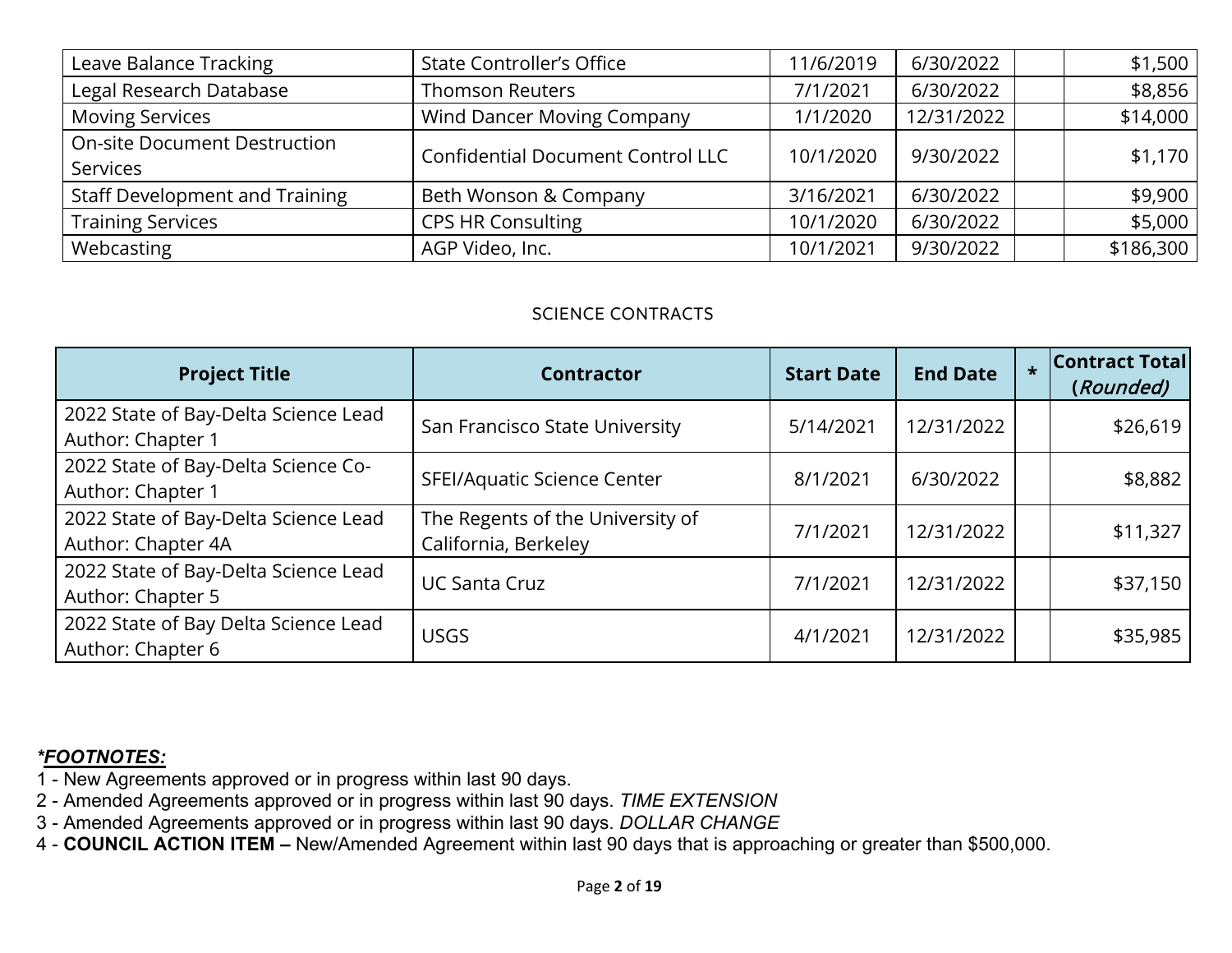| <b>Project Title</b>                                                      | <b>Contractor</b>           | <b>Start Date</b> | <b>End Date</b> | $\star$ | <b>Contract</b><br><b>Total</b><br>(Rounded) |
|---------------------------------------------------------------------------|-----------------------------|-------------------|-----------------|---------|----------------------------------------------|
| Academic Coordinator II (Social<br><b>Scientist Extension Specialist)</b> | <b>UC San Diego</b>         | 3/18/2020         | 4/30/2023       |         | \$430,994                                    |
| Bay-Delta Enterprise Implementation                                       | SFEI/Aquatic Science Center | 6/1/2017          | 4/30/2022       |         | \$1,472,717                                  |
| Climate Change Project Work Team<br>Leadership                            | <b>USGS</b>                 | 5/1/2020          | 4/30/2023       |         | \$278,490                                    |
| <b>CMSI Joint Symposia</b>                                                | <b>UC Davis</b>             | 10/15/2021        | 6/30/2024       |         | \$225,420                                    |
| Delta Science Fellows Program 2020<br>and State Policy Fellows 2020/2021  | <b>UC San Diego</b>         | 7/1/2019          | 4/30/2022       |         | \$2,046,222                                  |
| Delta Science Fellows Program 2022<br>and State Policy Fellows 2022/2023  | <b>UC San Diego</b>         | 11/22/2021        | 10/31/2024      |         | \$2,069,146                                  |
| Delta Science Program Proposal<br><b>Solicitation Review Services</b>     | <b>UC San Diego</b>         | 11/3/2020         | 6/30/2024       |         | \$433,648                                    |
| Delta Science Tracker                                                     | ESSA Technologies, Ltd.     | 5/12/2020         | 4/30/2022       |         | \$449,803                                    |
| Independent Science Board Support<br>and Technical Expertise Services     | <b>UC San Diego</b>         | 9/1/2021          | 6/30/2024       |         | \$814,570                                    |
| Independent Science Board Member                                          | Stephen Brandt              | 10/14/2021        | 1/14/2024       |         | \$187,275                                    |
| Independent Science Board Member                                          | Virginia Dale               | 10/14/2021        | 8/31/2025       |         | \$261,624                                    |
| Independent Science Board Member                                          | Joe Fernando                | 10/14/2021        | 10/14/2022      |         | \$80,480                                     |
| Independent Science Board Member                                          | Tanya Heikkila              | 10/14/2021        | 8/31/2025       |         | \$261,624                                    |
| Independent Science Board Member                                          | Thomas Holzer               | 10/14/2021        | 1/2/2023        |         | \$89,960                                     |
| Independent Science Board Member                                          | Jay Lund                    | 10/14/2021        | 10/31/2022      |         | \$86,060                                     |

- 1 New Agreements approved or in progress within last 90 days.
- 2 Amended Agreements approved or in progress within last 90 days. *TIME EXTENSION*
- 3 Amended Agreements approved or in progress within last 90 days. *DOLLAR CHANGE*
- 4 **COUNCIL ACTION ITEM** New/Amended Agreement within last 90 days that is approaching or greater than \$500,000.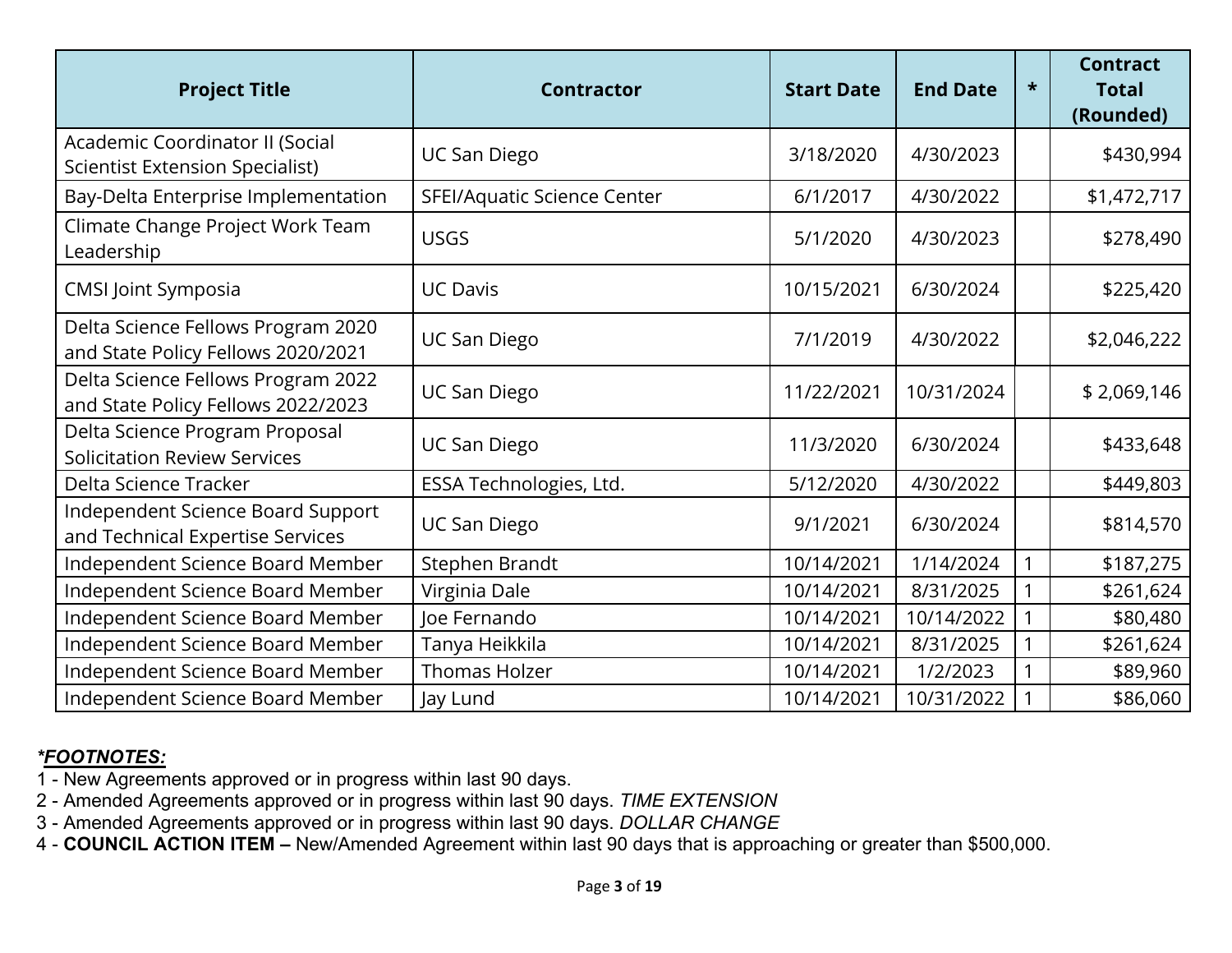| <b>Project Title</b>                                                                                                                         | <b>Contractor</b>                    | <b>Start Date</b> | <b>End Date</b> | $\star$        | <b>Contract</b><br><b>Total</b><br>(Rounded) |
|----------------------------------------------------------------------------------------------------------------------------------------------|--------------------------------------|-------------------|-----------------|----------------|----------------------------------------------|
| Independent Science Board Member                                                                                                             | Diane McKnight                       | 10/14/2021        | 8/31/2025       | 1              | \$261,624                                    |
| Independent Science Board Member                                                                                                             | <b>Robert Naiman</b>                 | 10/14/2021        | 8/31/2025       |                | \$261,624                                    |
| Independent Science Board Member                                                                                                             | Lisa Wainger                         | 10/14/2021        | 8/31/2025       |                | \$297,933                                    |
| Operation Baseline 2.0                                                                                                                       | Virginia Institute of Marine Science | 5/15/2020         | 4/30/2022       |                | \$155,520                                    |
| Operation Baseline 2.0                                                                                                                       | <b>USGS</b>                          | 6/29/2020         | 4/30/2022       |                | \$943,645                                    |
| Operation Baseline 2.0                                                                                                                       | <b>BSA Environmental Services</b>    | 6/9/2020          | 4/30/2022       |                | \$200,000                                    |
| Otolith juvenile salmonid research                                                                                                           | <b>UC Davis</b>                      | 6/24/2020         | 5/31/2022       |                | \$372,910                                    |
| PSN 18/19 -<br>An Evaluation of Sublethal and Latent<br><b>Pyrethroid Toxicity Across Salinity</b><br><b>Gradient Two Delta Fish Species</b> | <b>Oregon State University</b>       | 6/30/2019         | 3/31/2022       | $\overline{2}$ | \$494,663                                    |
| PSN 18/19 -<br>An Improved Genomics Tool<br>Characterizing Life History Diversity<br>Promoting Resilience CV Chinook<br>Salmon               | Michigan State University            | 6/30/2019         | 2/28/2022       | $\overline{2}$ | \$632,909                                    |
| PSN 18/19 -<br>Assessing Sediment Nutrient Storage<br>and Release in the Delta                                                               | <b>USGS</b>                          | 6/30/2019         | 2/1/2022        | 2<br>3,        | \$510,974                                    |
| PSN 18/19 -<br>Assessing Sediment Nutrient Storage<br>and Release in the Delta                                                               | <b>UC Davis</b>                      | 6/30/2019         | 2/1/2022        |                | \$178,901                                    |

- 1 New Agreements approved or in progress within last 90 days.
- 2 Amended Agreements approved or in progress within last 90 days. *TIME EXTENSION*
- 3 Amended Agreements approved or in progress within last 90 days. *DOLLAR CHANGE*
- 4 **COUNCIL ACTION ITEM** New/Amended Agreement within last 90 days that is approaching or greater than \$500,000.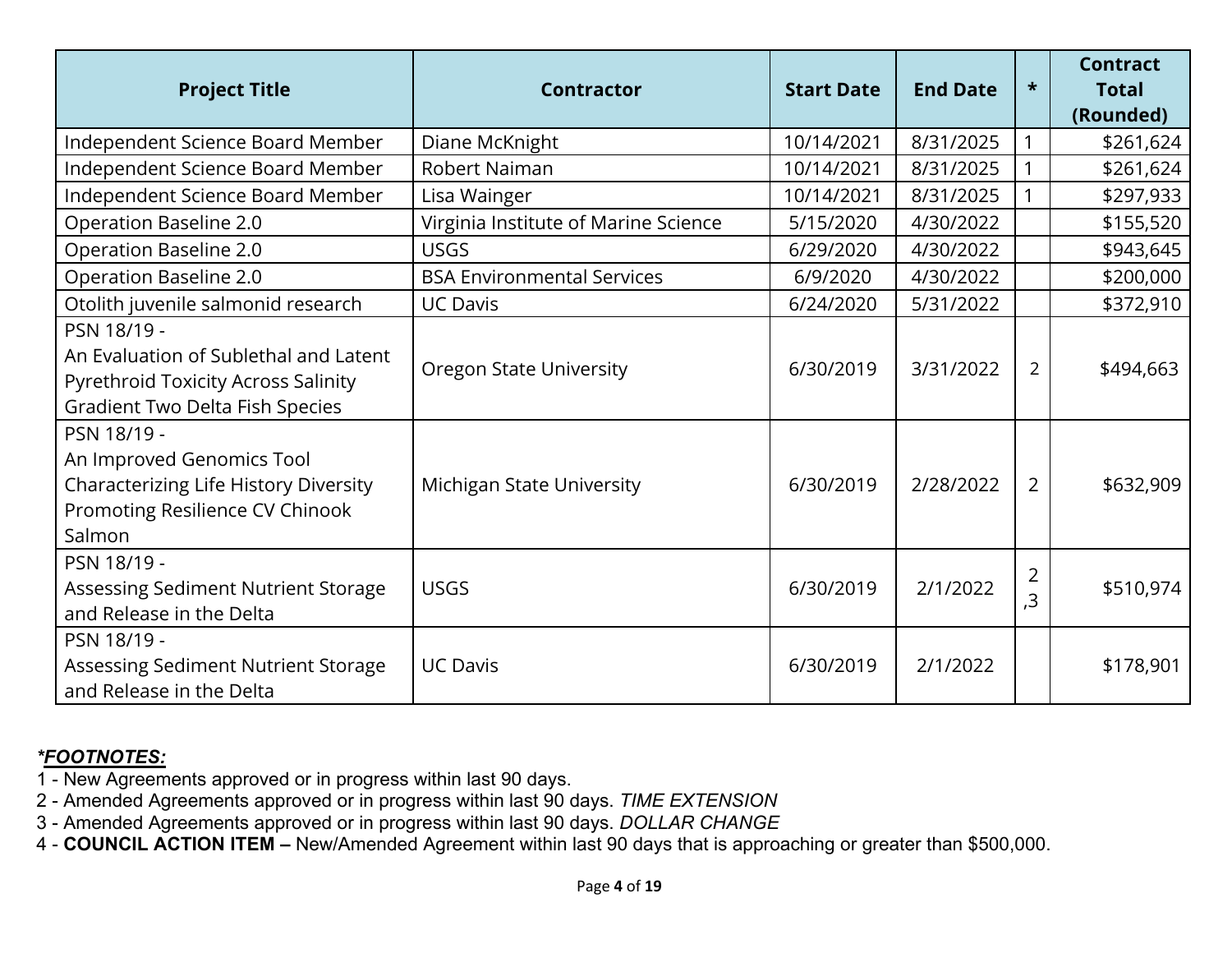| <b>Project Title</b>                                                                                                                | <b>Contractor</b>                    | <b>Start Date</b> | <b>End Date</b> | $\star$ | <b>Contract</b><br><b>Total</b><br>(Rounded) |
|-------------------------------------------------------------------------------------------------------------------------------------|--------------------------------------|-------------------|-----------------|---------|----------------------------------------------|
| PSN 18/19 -<br>Assessing Sediment Nutrient Storage<br>and Release in the Delta                                                      | SFEI/Aquatic Science Center          | 7/1/2019          | 4/30/2022       |         | \$15,924                                     |
| PSN 18/19 -<br>Changes in Organic Carbon and Food<br>Resources in Response to Historical<br>Events in SSJ Delta                     | Virginia Institute of Marine Science | 6/30/2019         | 4/30/2022       |         | \$199,483                                    |
| PSN 18/19 -<br><b>Evaluating Juvenile Salmonid</b><br>Behavioral Responses to<br>Hydrodynamic Conditions in SSJ Delta               | <b>State Water Contractors</b>       | 6/30/2019         | 4/20/2022       |         | \$445,921                                    |
| PSN 18/19 -<br>Impact of Temperature and<br>Contaminants on Chinook Salmon<br>Survival: A Multi-Stressor Approach                   | <b>NOAA Fisheries</b>                | 8/1/2019          | 6/30/2023       |         | \$478,048                                    |
| PSN 18/19 -<br>Improving Green Sturgeon Population<br><b>Migration and Monitoring</b>                                               | <b>UC Santa Cruz</b>                 | 2/1/2020          | 1/31/2022       |         | \$487,440                                    |
| PSN 18/19 -<br>Integrated Science, Management of<br>Nutrient Salt, Mercury Export from SJ<br><b>River Wetland Tributaries Delta</b> | <b>UC Merced</b>                     | 6/30/2019         | 4/30/2022       |         | \$863,160                                    |

- 1 New Agreements approved or in progress within last 90 days.
- 2 Amended Agreements approved or in progress within last 90 days. *TIME EXTENSION*
- 3 Amended Agreements approved or in progress within last 90 days. *DOLLAR CHANGE*
- 4 **COUNCIL ACTION ITEM** New/Amended Agreement within last 90 days that is approaching or greater than \$500,000.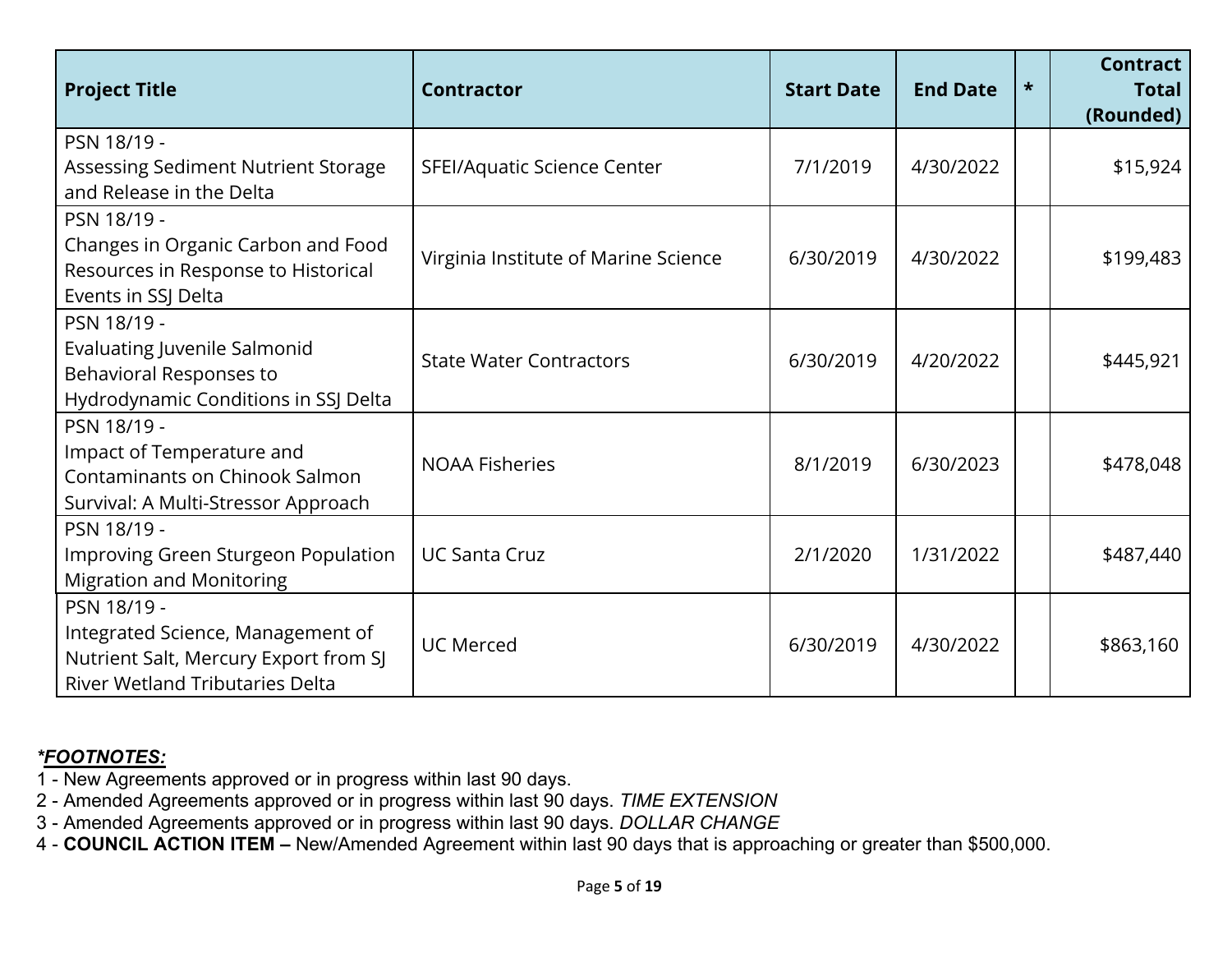| <b>Project Title</b>                                                                                                       | <b>Contractor</b>                        | <b>Start Date</b> | <b>End Date</b> | $\star$ | <b>Contract</b><br><b>Total</b><br>(Rounded) |
|----------------------------------------------------------------------------------------------------------------------------|------------------------------------------|-------------------|-----------------|---------|----------------------------------------------|
| PSN 18/19 -<br>Low-cost Satellite Remote Sensing of<br>SSJ Delta Enhance Mapping Invasive<br>and Native Aquatic Vegetation | <b>UC Davis</b>                          | 6/30/2019         | 12/31/2021      |         | \$425,346                                    |
| PSN 18/19 -<br>Next Generation Multi-Hazard Levee<br><b>Risk Assessment</b>                                                | <b>Bachand and Associates</b>            | 6/30/2019         | 2/1/2022        |         | \$160,431                                    |
| PSN 18/19 -<br>Next Generation Multi-Hazard Levee<br><b>Risk Assessment</b>                                                | HydroFocus, Inc.                         | 6/30/2019         | 2/1/2022        |         | \$149,001                                    |
| PSN 18/19 -<br>Next Generation Multi-Hazard Levee<br><b>Risk Assessment</b>                                                | Lawrence Berkeley National<br>Laboratory | 6/30/2019         | 2/1/2022        |         | \$250,000                                    |
| PSN 18/19 -<br>Next Generation Multi-Hazard Levee<br><b>Risk Assessment</b>                                                | <b>UC Los Angeles</b>                    | 6/30/2019         | 2/1/2022        |         | \$271,182                                    |
| PSN 18/19 -<br>Quantifying Contribution of Tidal Flow<br>Variation to survival Juvenile Chinook<br>Salmon                  | <b>USGS</b>                              | 6/30/2019         | 2/1/2022        |         | \$744,391                                    |

- 1 New Agreements approved or in progress within last 90 days.
- 2 Amended Agreements approved or in progress within last 90 days. *TIME EXTENSION*
- 3 Amended Agreements approved or in progress within last 90 days. *DOLLAR CHANGE*
- 4 **COUNCIL ACTION ITEM** New/Amended Agreement within last 90 days that is approaching or greater than \$500,000.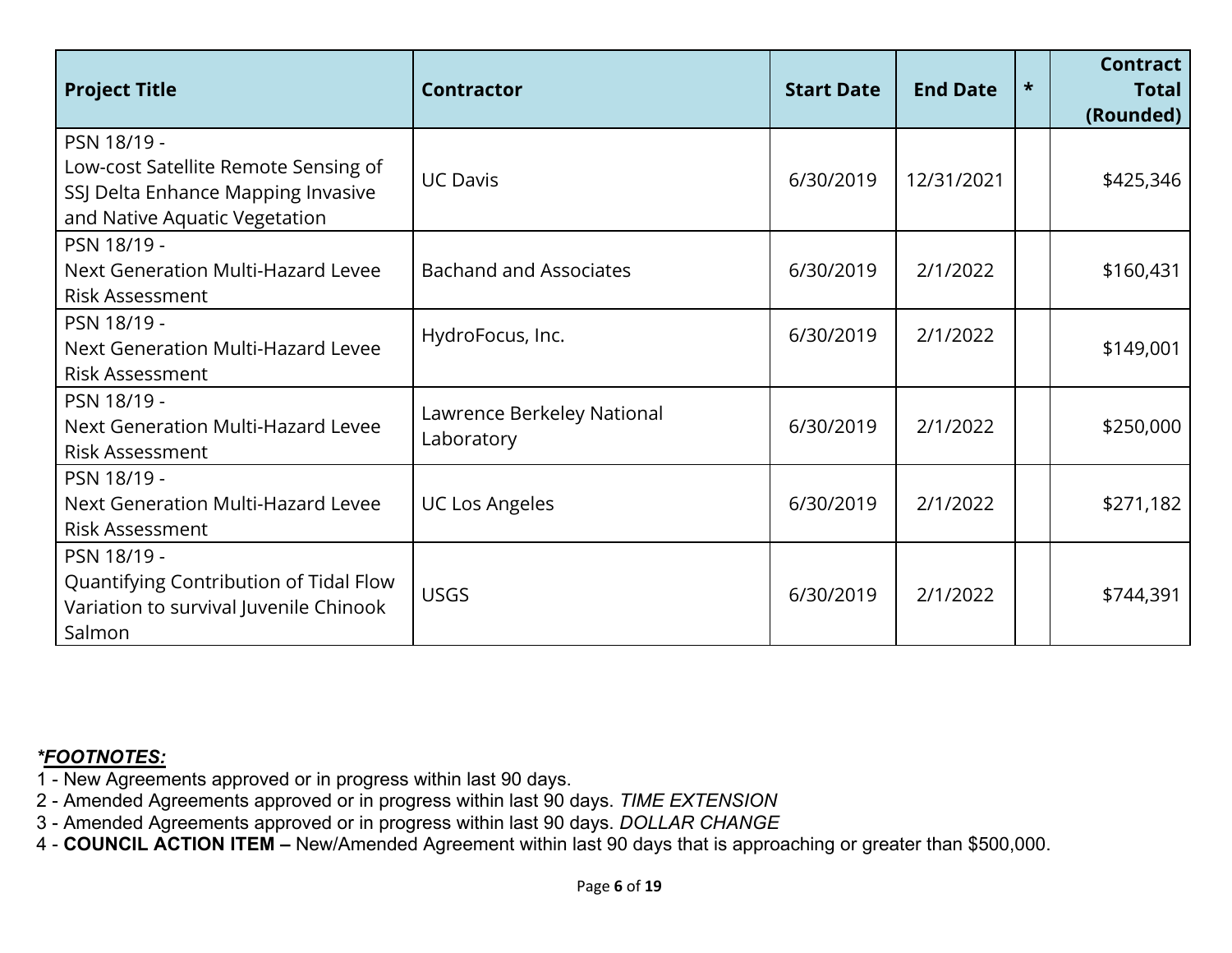| <b>Project Title</b>                                                                                                                                                 | <b>Contractor</b>                    | <b>Start Date</b> | <b>End Date</b> | $\star$ | <b>Contract</b><br><b>Total</b><br>(Rounded) |
|----------------------------------------------------------------------------------------------------------------------------------------------------------------------|--------------------------------------|-------------------|-----------------|---------|----------------------------------------------|
| PSN 18/19 -<br>Quantifying Contribution of Tidal Flow<br>Variation to survival Juvenile Chinook<br>Salmon                                                            | Resource Management Associates, Inc. | 6/30/2019         | 2/1/2022        |         | \$250,235                                    |
| PSN 18/19 -<br>Recreational Hunting Eco Service<br>Restoration Bay-Delta Watershed                                                                                   | Santa Clara University               | 6/30/2019         | 2/28/2022       |         | \$236,377                                    |
| PSN 18/19 -<br>Resolving Contradictions in Foodweb<br><b>Support for Native Pelagic Fishes</b>                                                                       | San Francisco State University       | 6/30/2019         | 2/1/2022        |         | \$1,064,896                                  |
| PSN 18/19 -<br>Synchrony of Native Fish Movements:<br>Synthesis Science Toward Adaptive<br>Water Management in CV                                                    | <b>UC Davis</b>                      | 6/30/2019         | 4/30/2022       |         | \$742,415                                    |
| PSN 18/19 -<br><b>Tidal Wetland Restoration Bay-Delta</b><br>Region: Developing Tools Measure<br>Carbon Sequestration Subsidence<br>Reversal, and Climate Resilience | <b>CSU East Bay</b>                  | 6/30/2019         | 2/1/2022        |         | \$980,768                                    |
| PSN 20/21-<br>Assessing water levels using historical<br>records                                                                                                     | Cal Poly Corporation                 | 1/31/2022         | 6/30/2024       | 1       | \$529,812                                    |

- 1 New Agreements approved or in progress within last 90 days.
- 2 Amended Agreements approved or in progress within last 90 days. *TIME EXTENSION*
- 3 Amended Agreements approved or in progress within last 90 days. *DOLLAR CHANGE*
- 4 **COUNCIL ACTION ITEM** New/Amended Agreement within last 90 days that is approaching or greater than \$500,000.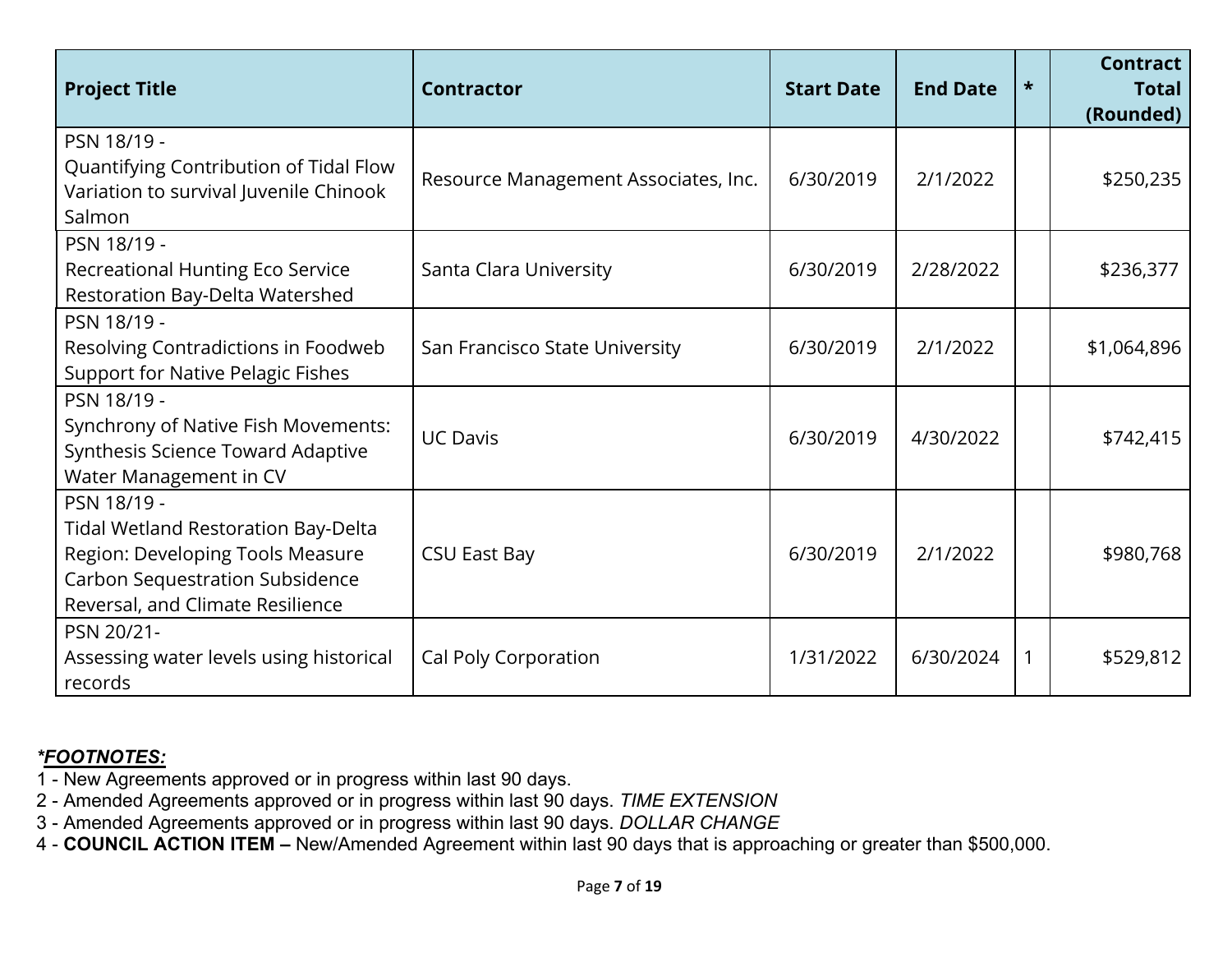| <b>Project Title</b>                                                                                                                                                         | <b>Contractor</b>              | <b>Start Date</b> | <b>End Date</b> | $\star$ | <b>Contract</b><br><b>Total</b><br>(Rounded) |
|------------------------------------------------------------------------------------------------------------------------------------------------------------------------------|--------------------------------|-------------------|-----------------|---------|----------------------------------------------|
| PSN 20/21-<br>Comparing the impact of predation on<br>the outmigration mortality of all<br>Central Valley Salmon ecotypes<br>relative to other habitat related<br>covariates | <b>CSU Humboldt</b>            | 11/1/2021         | 12/30/2023      | 1       | \$251,379                                    |
| PSN 20/21-<br>Estimating Juvenile Production of<br>Spring Chinook Salmon Leaving the<br>Delta                                                                                | Fish Metrics, Inc.             | 10/15/2021        | 2/1/2024        | 1       | \$76,800                                     |
| PSN 20/21-<br>Estimating Juvenile Production of<br>Spring Chinook Salmon Leaving the<br>Delta                                                                                | Michigan State University      | 10/1/2021         | 6/30/2023       | 1       | \$152,267                                    |
| PSN 20/21-<br>Estimating Juvenile Production of<br>Spring Chinook Salmon Leaving the<br>Delta                                                                                | <b>USGS</b>                    | 12/31/2021        | 2/1/2024        | 1       | \$221,959                                    |
| PSN 20/21-<br>From Microbes to Zooplankton, What<br>Defines a Beneficial Wetland?                                                                                            | San Francisco State University | 11/1/2021         | 6/30/2024       | 1       | \$579,386                                    |

- 1 New Agreements approved or in progress within last 90 days.
- 2 Amended Agreements approved or in progress within last 90 days. *TIME EXTENSION*
- 3 Amended Agreements approved or in progress within last 90 days. *DOLLAR CHANGE*
- 4 **COUNCIL ACTION ITEM** New/Amended Agreement within last 90 days that is approaching or greater than \$500,000.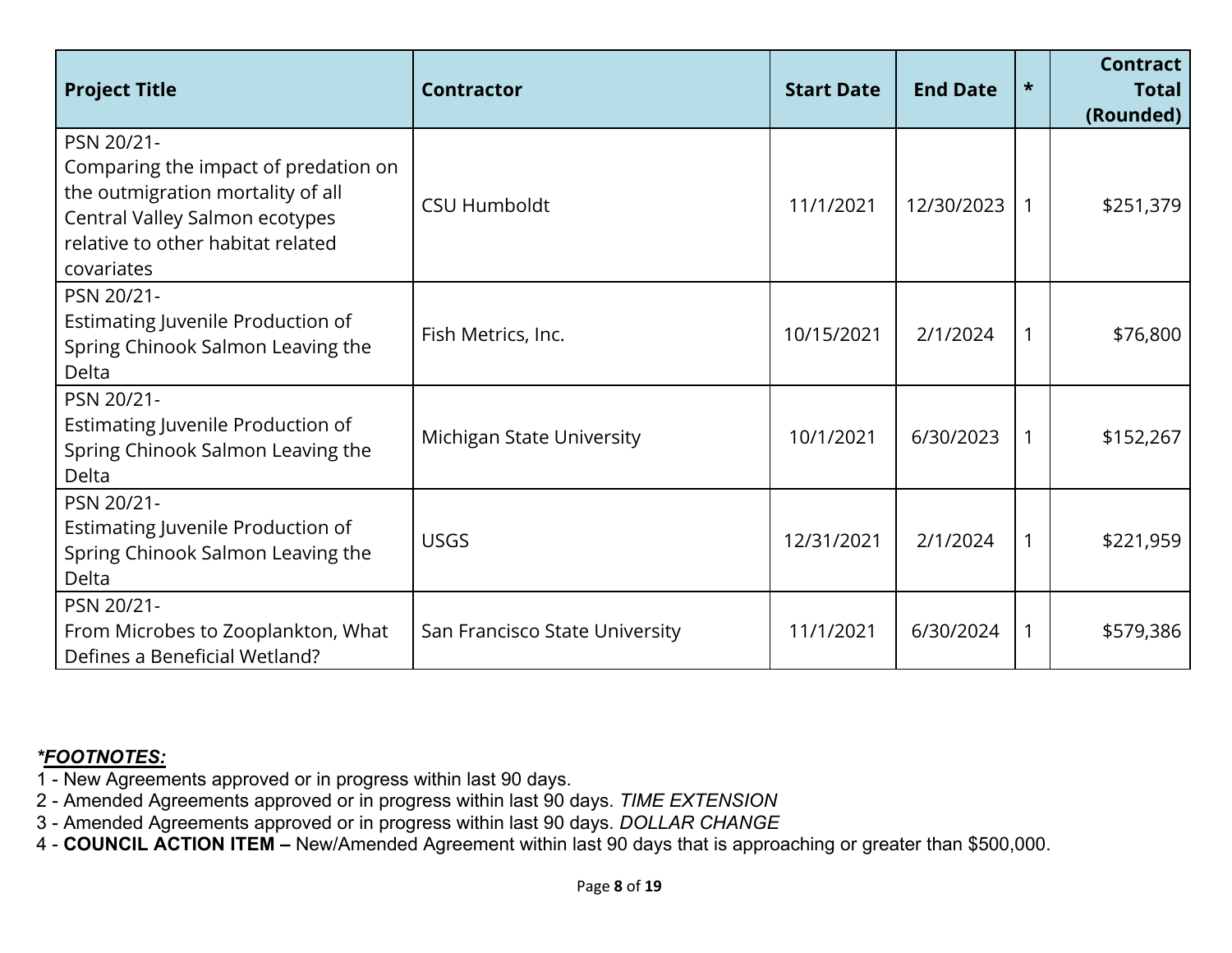| <b>Project Title</b>                                                                                                                                                                                                                     | <b>Contractor</b>                  | <b>Start Date</b> | <b>End Date</b> | $\star$ | <b>Contract</b><br><b>Total</b><br>(Rounded) |
|------------------------------------------------------------------------------------------------------------------------------------------------------------------------------------------------------------------------------------------|------------------------------------|-------------------|-----------------|---------|----------------------------------------------|
| PSN 20/21-<br>How Delta food webs have changed:<br>Integrating detrital material into the<br>changing Delta food web puzzle                                                                                                              | <b>UC Davis</b>                    | 11/9/2021         | 6/30/2024       |         | \$240,902                                    |
| PSN 20/21-<br>Regulation of controls of cold water<br>through the Temperature Control<br>Device of the Shasta Dam as means of<br>supporting downstream fish<br>populations                                                               | <b>UC Davis</b>                    | 1/31/2022         | 9/30/2023       |         | \$498,528                                    |
| PSN 20/21-<br>Reorienting to Recovery: Developing<br>an inclusive, landscape scale process<br>for Central Valley Salmonids,<br>prioritizing actions and investments to<br>achieve recovery and minimize<br>community and economic impact | <b>Compass Resource Management</b> | 12/1/2021         | 6/30/2024       |         | \$176,694                                    |

- 1 New Agreements approved or in progress within last 90 days.
- 2 Amended Agreements approved or in progress within last 90 days. *TIME EXTENSION*
- 3 Amended Agreements approved or in progress within last 90 days. *DOLLAR CHANGE*
- 4 **COUNCIL ACTION ITEM** New/Amended Agreement within last 90 days that is approaching or greater than \$500,000.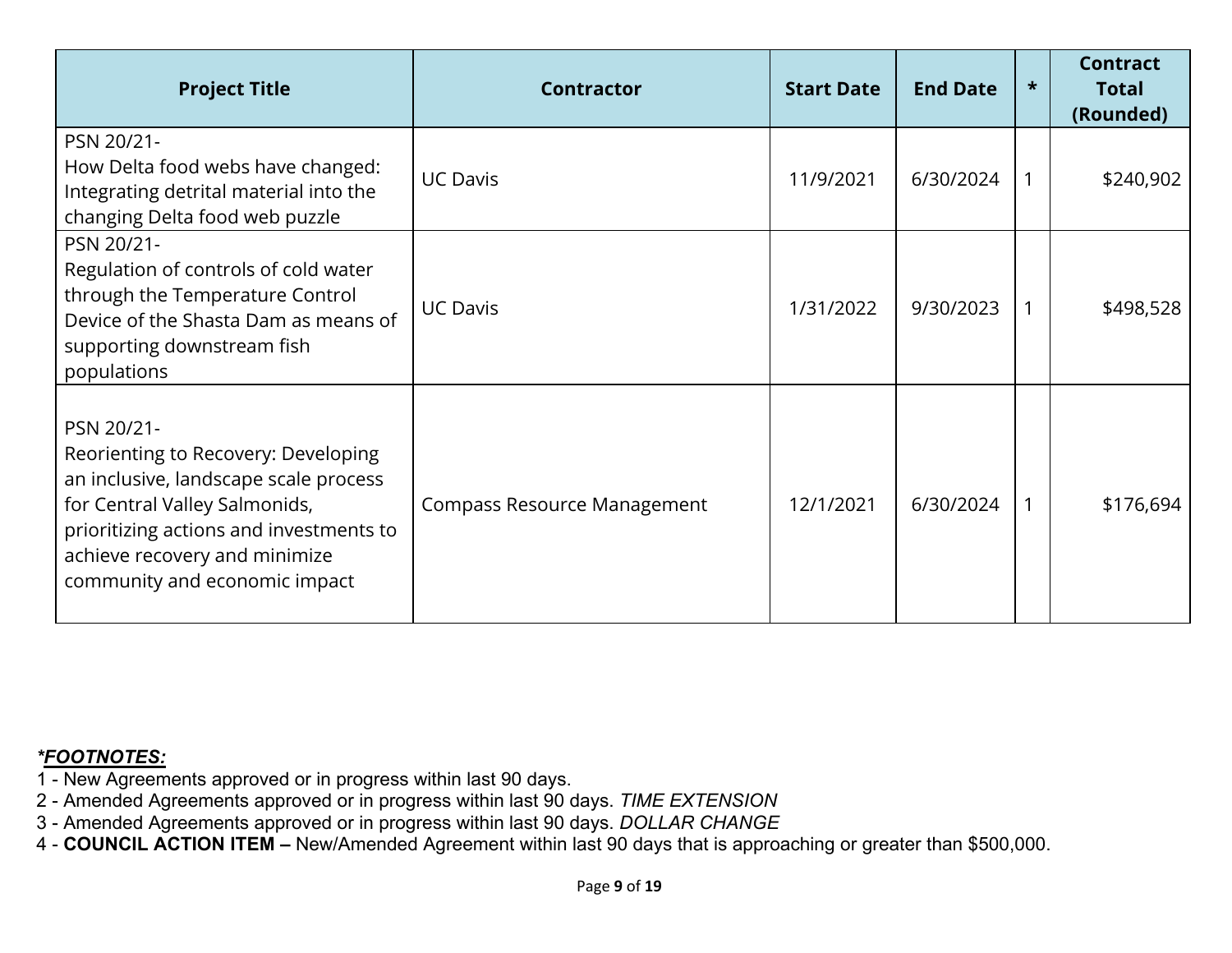| <b>Project Title</b>                                                                                                                                                                                                                     | <b>Contractor</b>      | <b>Start Date</b> | <b>End Date</b> | $\star$ | <b>Contract</b><br><b>Total</b><br>(Rounded) |
|------------------------------------------------------------------------------------------------------------------------------------------------------------------------------------------------------------------------------------------|------------------------|-------------------|-----------------|---------|----------------------------------------------|
| PSN 20/21-<br>Reorienting to Recovery: Developing<br>an inclusive, landscape scale process<br>for Central Valley Salmonids,<br>prioritizing actions and investments to<br>achieve recovery and minimize<br>community and economic impact | FlowWest, LLC.         | 11/29/2021        | 1/30/2024       |         | \$312,478                                    |
| PSN 20/21-<br>Reorienting to Recovery: Developing<br>an inclusive, landscape scale process<br>for Central Valley Salmonids,<br>prioritizing actions and investments to<br>achieve recovery and minimize<br>community and economic impact | <b>Kearns and West</b> | 1/31/2022         | 6/30/2024       | 1       | \$450,282                                    |

- 1 New Agreements approved or in progress within last 90 days.
- 2 Amended Agreements approved or in progress within last 90 days. *TIME EXTENSION*
- 3 Amended Agreements approved or in progress within last 90 days. *DOLLAR CHANGE*
- 4 **COUNCIL ACTION ITEM** New/Amended Agreement within last 90 days that is approaching or greater than \$500,000.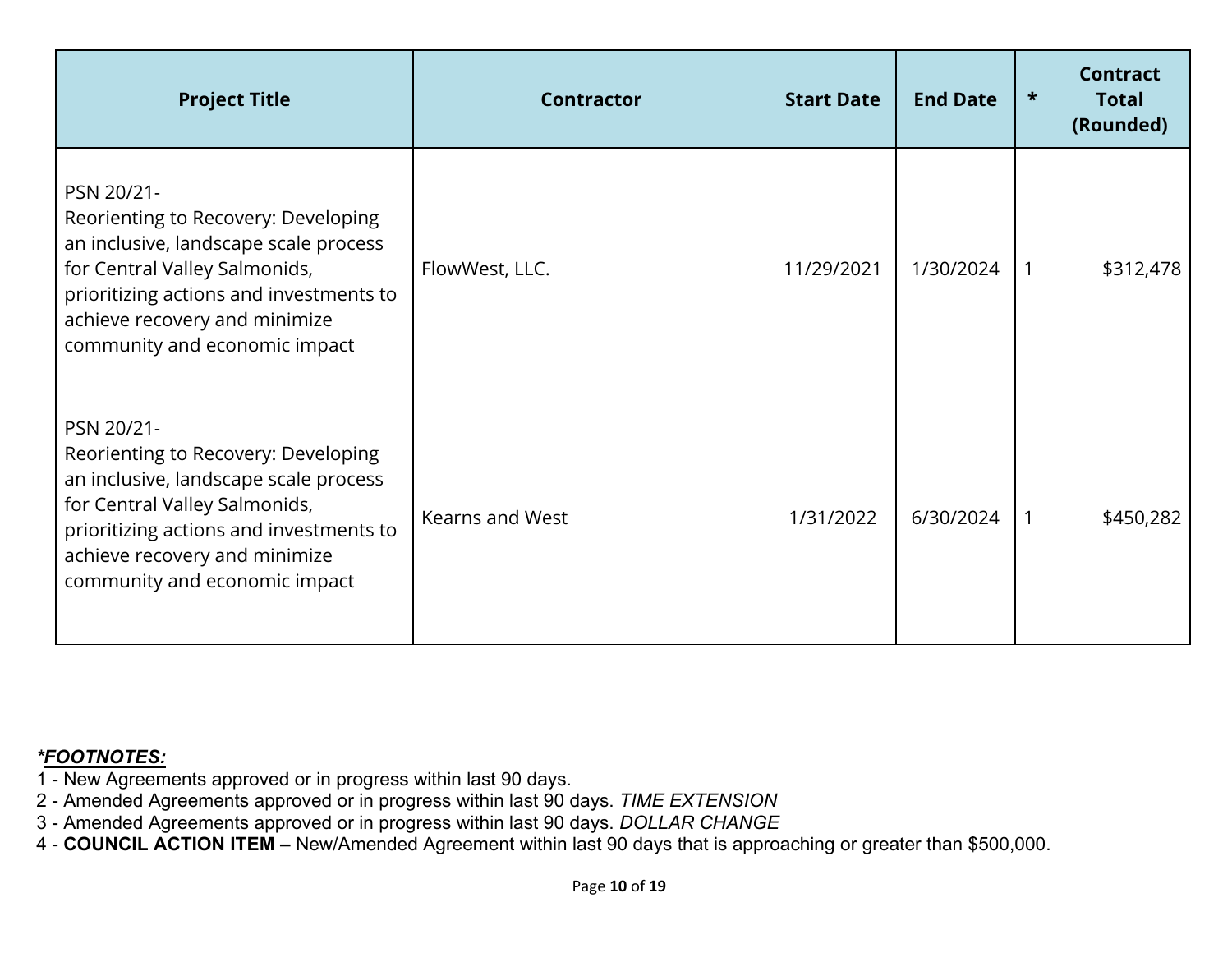| <b>Project Title</b>                                                                                                                                                                                                                     | <b>Contractor</b>                                          | <b>Start Date</b> | <b>End Date</b> | $\star$ | <b>Contract</b><br><b>Total</b><br>(Rounded) |
|------------------------------------------------------------------------------------------------------------------------------------------------------------------------------------------------------------------------------------------|------------------------------------------------------------|-------------------|-----------------|---------|----------------------------------------------|
| PSN 20/21-<br>Reorienting to Recovery: Developing<br>an inclusive, landscape scale process<br>for Central Valley Salmonids,<br>prioritizing actions and investments to<br>achieve recovery and minimize<br>community and economic impact | QEDA                                                       | 12/1/2021         | 6/30/2024       |         | \$110,737                                    |
| PSN 20/21-<br>Reorienting to Recovery: Developing<br>an inclusive, landscape scale process<br>for Central Valley Salmonids,<br>prioritizing actions and investments to<br>achieve recovery and minimize<br>community and economic impact | The Regents of the University of<br>California, Santa Cruz | 11/16/2021        | 6/30/2024       |         | \$138,037                                    |

- 1 New Agreements approved or in progress within last 90 days.
- 2 Amended Agreements approved or in progress within last 90 days. *TIME EXTENSION*
- 3 Amended Agreements approved or in progress within last 90 days. *DOLLAR CHANGE*
- 4 **COUNCIL ACTION ITEM** New/Amended Agreement within last 90 days that is approaching or greater than \$500,000.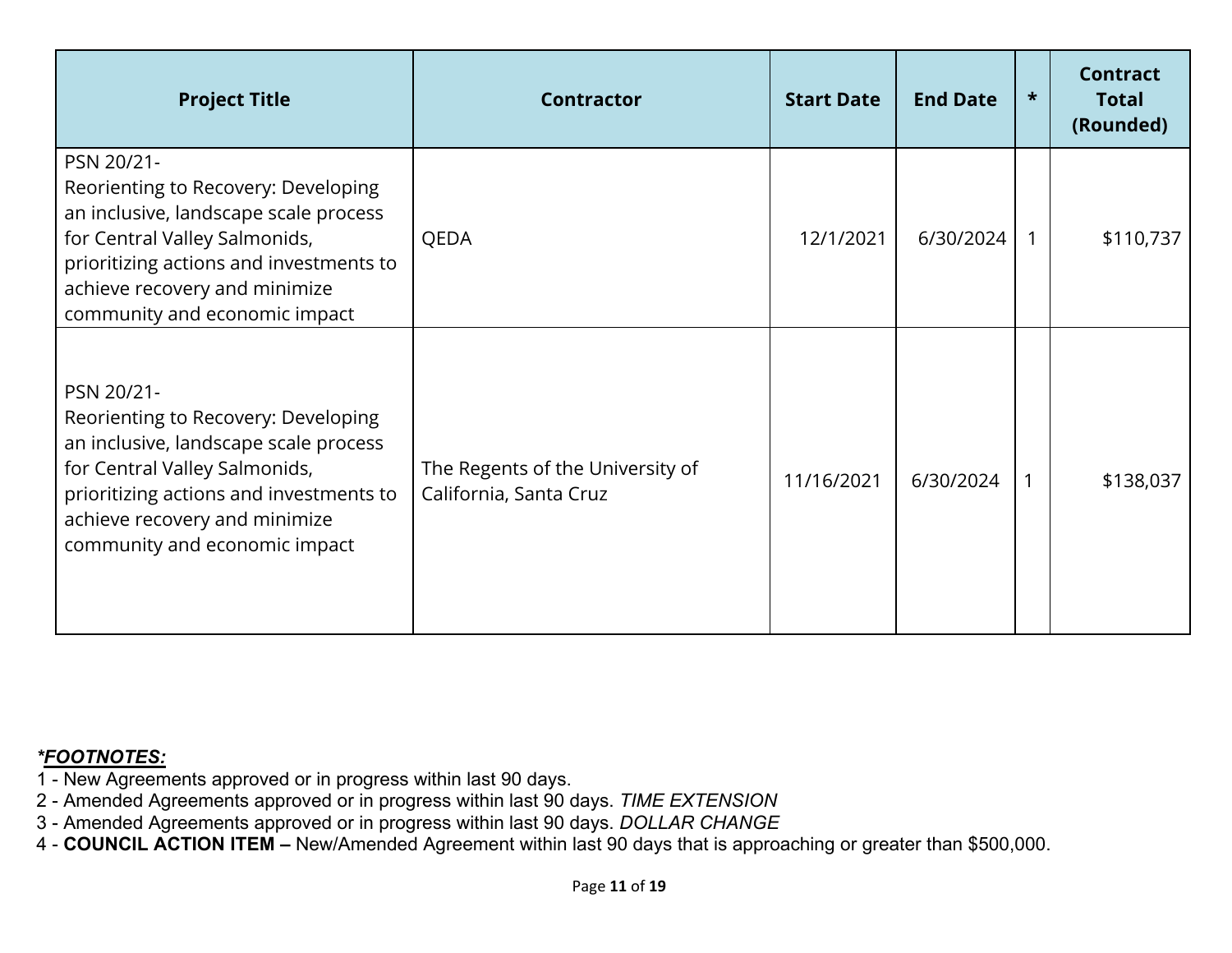| <b>Project Title</b>                                                                                                                                                                                                                     | <b>Contractor</b>             | <b>Start Date</b> | <b>End Date</b> | $\star$ | <b>Contract</b><br><b>Total</b><br>(Rounded) |
|------------------------------------------------------------------------------------------------------------------------------------------------------------------------------------------------------------------------------------------|-------------------------------|-------------------|-----------------|---------|----------------------------------------------|
| PSN 20/21-<br>Reorienting to Recovery: Developing<br>an inclusive, landscape scale process<br>for Central Valley Salmonids,<br>prioritizing actions and investments to<br>achieve recovery and minimize<br>community and economic impact | Bay.org DBA The Bay Institute | 11/1/2021         | 6/30/2024       |         | \$166,638                                    |

- 1 New Agreements approved or in progress within last 90 days.
- 2 Amended Agreements approved or in progress within last 90 days. *TIME EXTENSION*
- 3 Amended Agreements approved or in progress within last 90 days. *DOLLAR CHANGE*
- 4 **COUNCIL ACTION ITEM** New/Amended Agreement within last 90 days that is approaching or greater than \$500,000.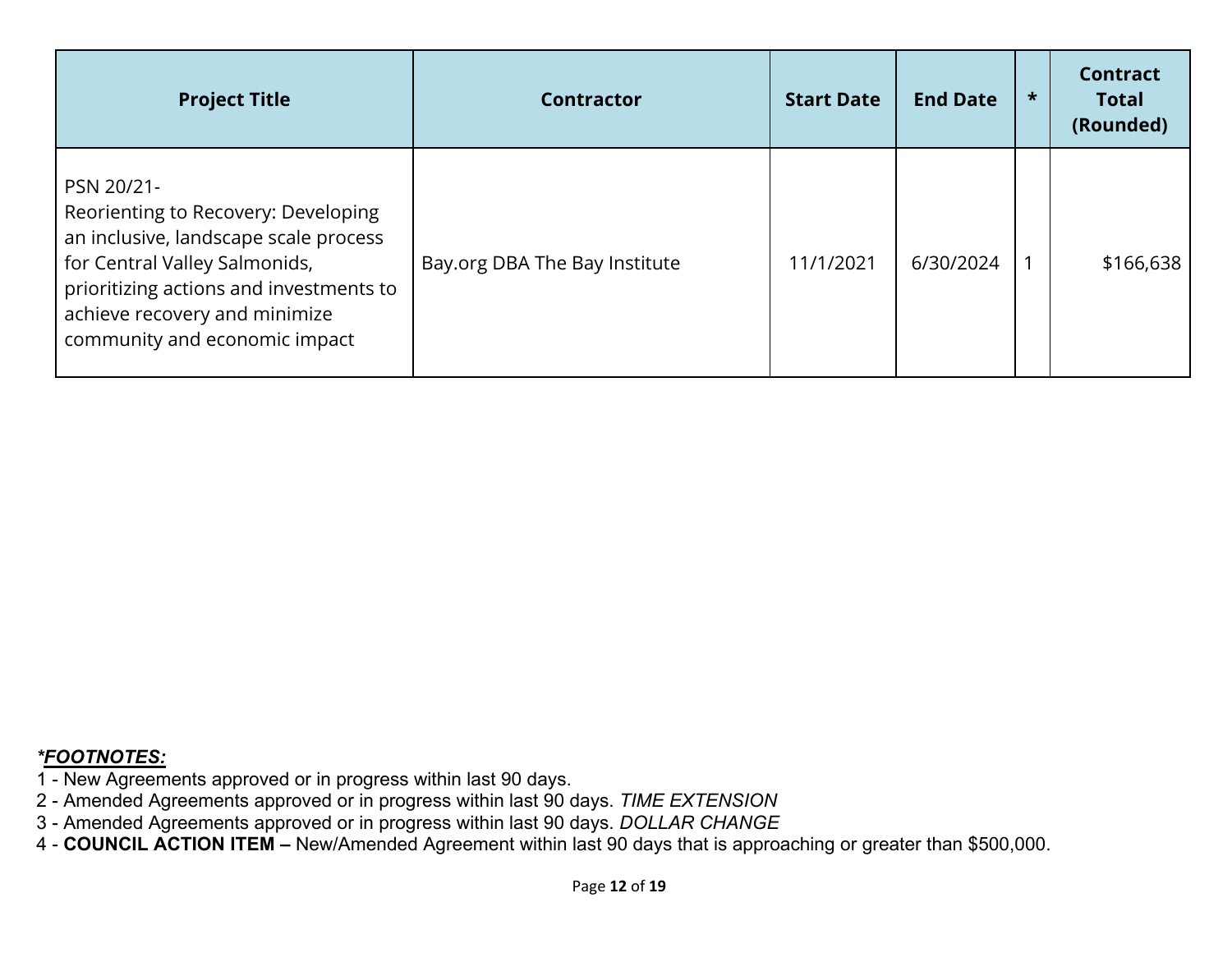| <b>Project Title</b>                                                                                                                                                                                                                     | <b>Contractor</b>        | <b>Start Date</b> | <b>End Date</b> | $\star$ | <b>Contract</b><br><b>Total</b><br>(Rounded) |
|------------------------------------------------------------------------------------------------------------------------------------------------------------------------------------------------------------------------------------------|--------------------------|-------------------|-----------------|---------|----------------------------------------------|
| PSN 20/21-<br>Reorienting to Recovery: Developing<br>an inclusive, landscape scale process<br>for Central Valley Salmonids,<br>prioritizing actions and investments to<br>achieve recovery and minimize<br>community and economic impact | <b>Trout Unlimited</b>   | 2/1/2022          | 6/30/2024       |         | \$131,981                                    |
| PSN 20/21<br>Spring-run Chinook salmon age and<br>growth data to understand the effects of<br>climate change on life history over time                                                                                                   | <b>UC Davis</b>          | 12/1/2021         | 6/30/2024       | 1       | \$168,908                                    |
| PSN 20/21-<br><b>Standard Operating Procedure for</b><br>Diagnosing and<br>Addressing Predator Detections in<br>Salmon Telemetry Data                                                                                                    | <b>USGS</b>              | 12/31/2021        | 4/1/2024        | 1       | \$241,591                                    |
| PSN 20/21-<br><b>Standard Operating Procedure for</b><br>Diagnosing and Addressing Predator<br>Detections in Salmon Telemetry Data                                                                                                       | University of Washington | 12/1/2021         | 2/1/2024        | 1       | \$292,856                                    |

- 1 New Agreements approved or in progress within last 90 days.
- 2 Amended Agreements approved or in progress within last 90 days. *TIME EXTENSION*
- 3 Amended Agreements approved or in progress within last 90 days. *DOLLAR CHANGE*
- 4 **COUNCIL ACTION ITEM** New/Amended Agreement within last 90 days that is approaching or greater than \$500,000.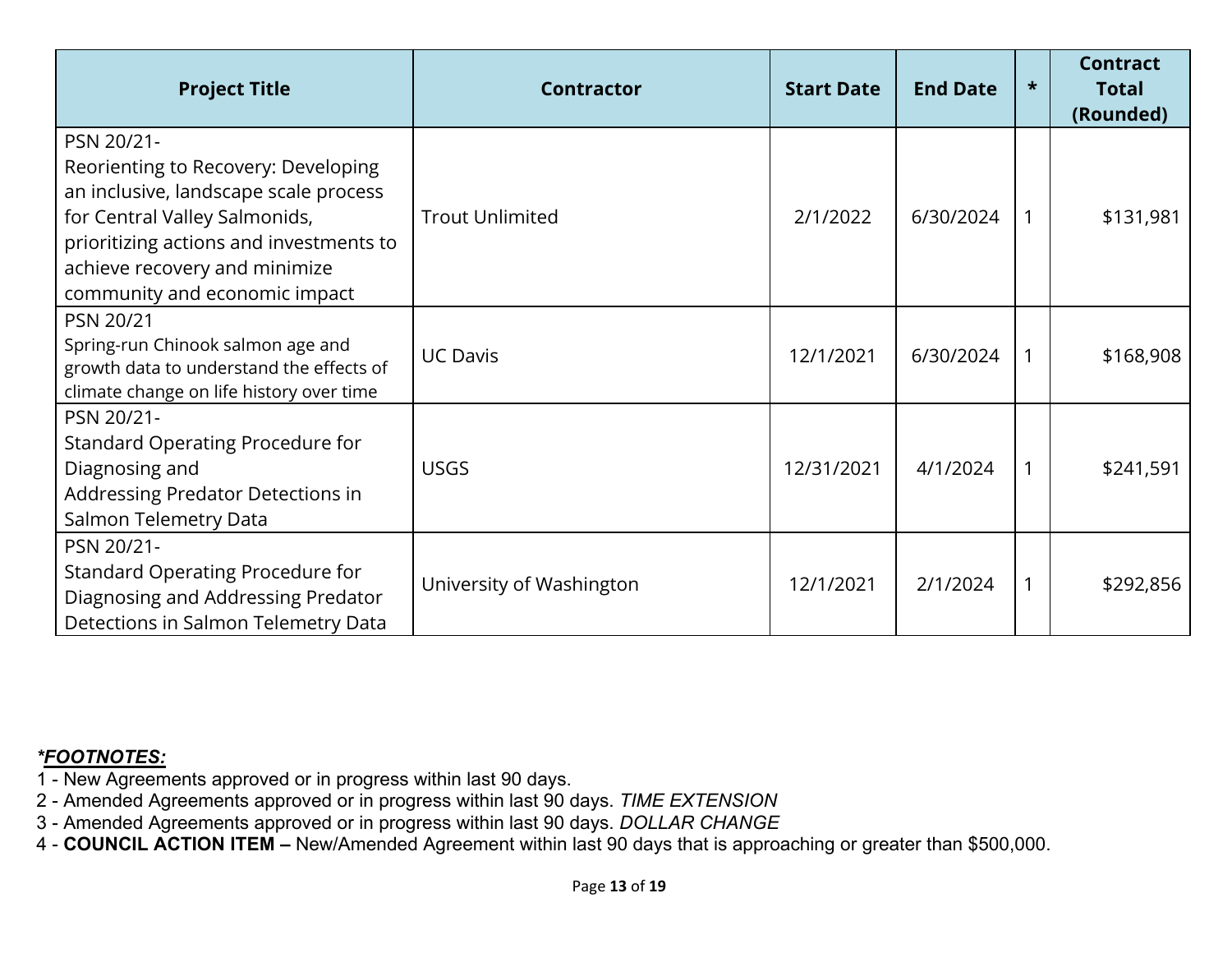| <b>Project Title</b>                                                                                                              | <b>Contractor</b>                            | <b>Start Date</b> | <b>End Date</b> | $\star$ | <b>Contract</b><br><b>Total</b><br>(Rounded) |
|-----------------------------------------------------------------------------------------------------------------------------------|----------------------------------------------|-------------------|-----------------|---------|----------------------------------------------|
| PSN 20/21-<br>Suisun Landscapes: historical ecology,<br>functional metrics,<br>and community priorities for<br>landscape planning | SFEI/Aquatic Science Center                  | 10/29/2021        | 4/1/2024        |         | \$699,993                                    |
| PSN 20/21-<br>Suisun Marsh Phragmites<br>Socioecological Study                                                                    | <b>Purdue University</b>                     | 1/31/2022         | 6/30/2024       |         | \$209,881                                    |
| PSN 20/21-<br>Suisun Marsh Phragmites<br>Socioecological Study                                                                    | <b>Suisun Resource Conservation District</b> | 1/31/2022         | 6/30/2024       |         | \$133,255                                    |
| PSN 20/21-<br>Suisun Marsh Phragmites<br>Socioecological Study                                                                    | Utah State University                        | 11/15/2021        | 6/30/2024       |         | \$319,652                                    |
| PSN 20/21-<br>The effects of climate change on the<br>life history of spring-run Chinook<br>Salmon through time                   | <b>UC Santa Cruz</b>                         | 1/31/2022         | 6/30/2024       |         | \$528,415                                    |

- 1 New Agreements approved or in progress within last 90 days.
- 2 Amended Agreements approved or in progress within last 90 days. *TIME EXTENSION*
- 3 Amended Agreements approved or in progress within last 90 days. *DOLLAR CHANGE*
- 4 **COUNCIL ACTION ITEM** New/Amended Agreement within last 90 days that is approaching or greater than \$500,000.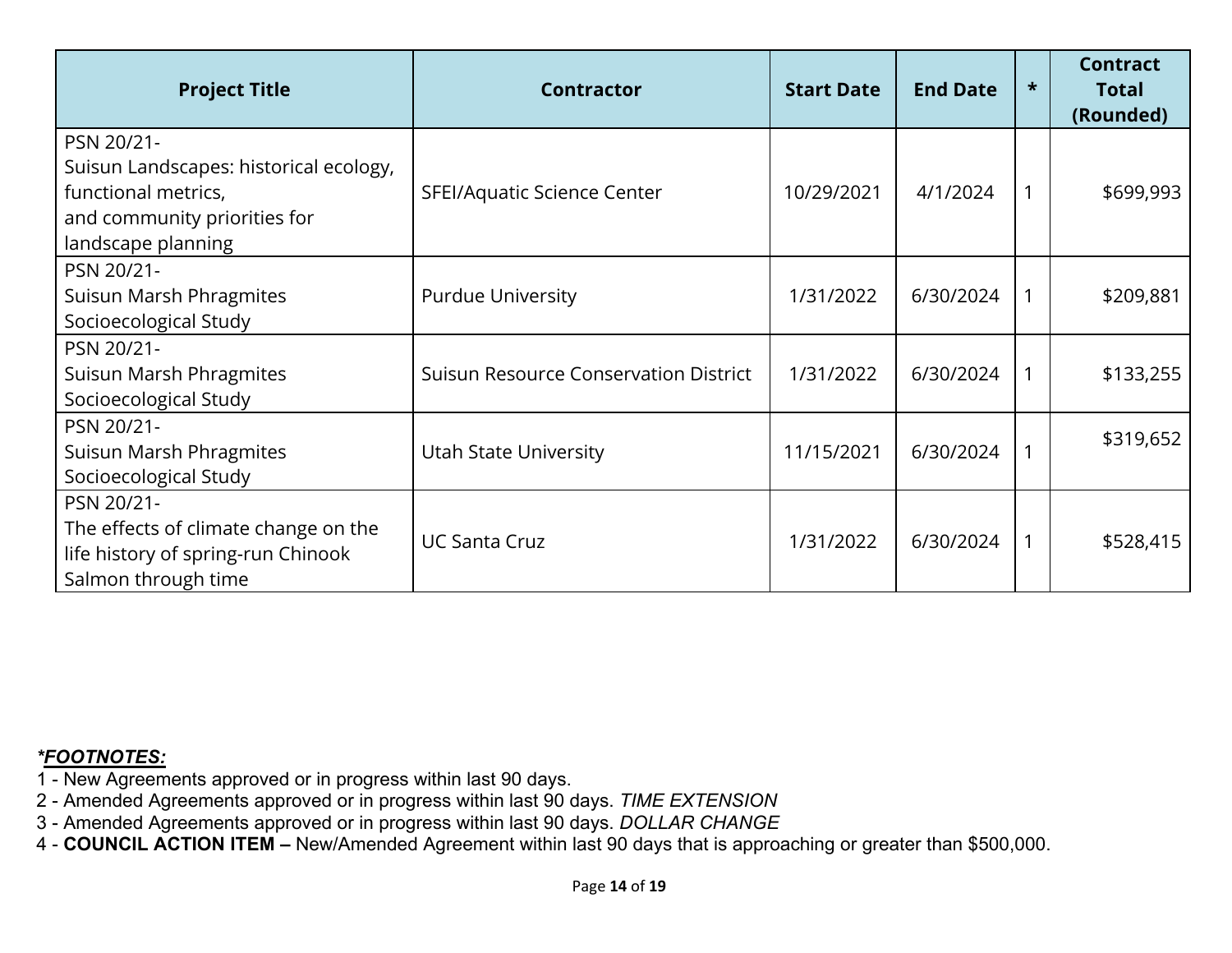| <b>Project Title</b>                                                                                                                                                                                                                       | <b>Contractor</b>                    | <b>Start Date</b> | <b>End Date</b> | $\star$ | <b>Contract</b><br><b>Total</b><br>(Rounded) |
|--------------------------------------------------------------------------------------------------------------------------------------------------------------------------------------------------------------------------------------------|--------------------------------------|-------------------|-----------------|---------|----------------------------------------------|
| PSN 20/21-<br>Towards Quantifying the Effects of<br>Climate Change and Sea Level Rise on<br>Carbon Accretion by Tidal and Non-<br>Tidal Wetlands Exposed to a Range of<br>Salinity along the San Francisco Bay<br><b>Estuary and Delta</b> | <b>UC Berkeley</b>                   | 9/1/2021          | 2/1/2024        | 1       | \$695,422                                    |
| PSN 20/21-<br>White Sturgeon Telemetry Synthesis                                                                                                                                                                                           | <b>Cramer Fish Sciences</b>          | 12/1/2021         | 6/30/2023       | 1       | \$79,120                                     |
| PSN 20/21-<br>White Sturgeon Telemetry Synthesis                                                                                                                                                                                           | U.S. Fish and Wildlife Service       | 1/31/2022         | 6/30/2023       | 1       | \$15,008                                     |
| Quantifying the relative contributions<br>of groups of contaminants to<br>environmental risk in the Upper San<br>Francisco Estuary in conjunction with<br>an adaptive management framework -<br>Year <sub>3</sub>                          | <b>Western Washington University</b> | 12/18/2021        | 11/30/2022      | 1       | \$170,098                                    |
| Remote sensing of the Sacramento-<br>San Joaquin Delta to enhance mapping<br>for invasive and native aquatic plant<br>species                                                                                                              | <b>UC Davis</b>                      | 10/20/2020        | 06/30/2022      |         | \$329,910                                    |
| Reproducible Research Techniques for<br><b>Synthesis: Facilitated Training</b>                                                                                                                                                             | <b>UC Santa Barbara</b>              | 6/30/2020         | 5/31/2022       |         | \$177,407                                    |

1 - New Agreements approved or in progress within last 90 days.

2 - Amended Agreements approved or in progress within last 90 days. *TIME EXTENSION* 

3 - Amended Agreements approved or in progress within last 90 days. *DOLLAR CHANGE* 

4 - **COUNCIL ACTION ITEM –** New/Amended Agreement within last 90 days that is approaching or greater than \$500,000.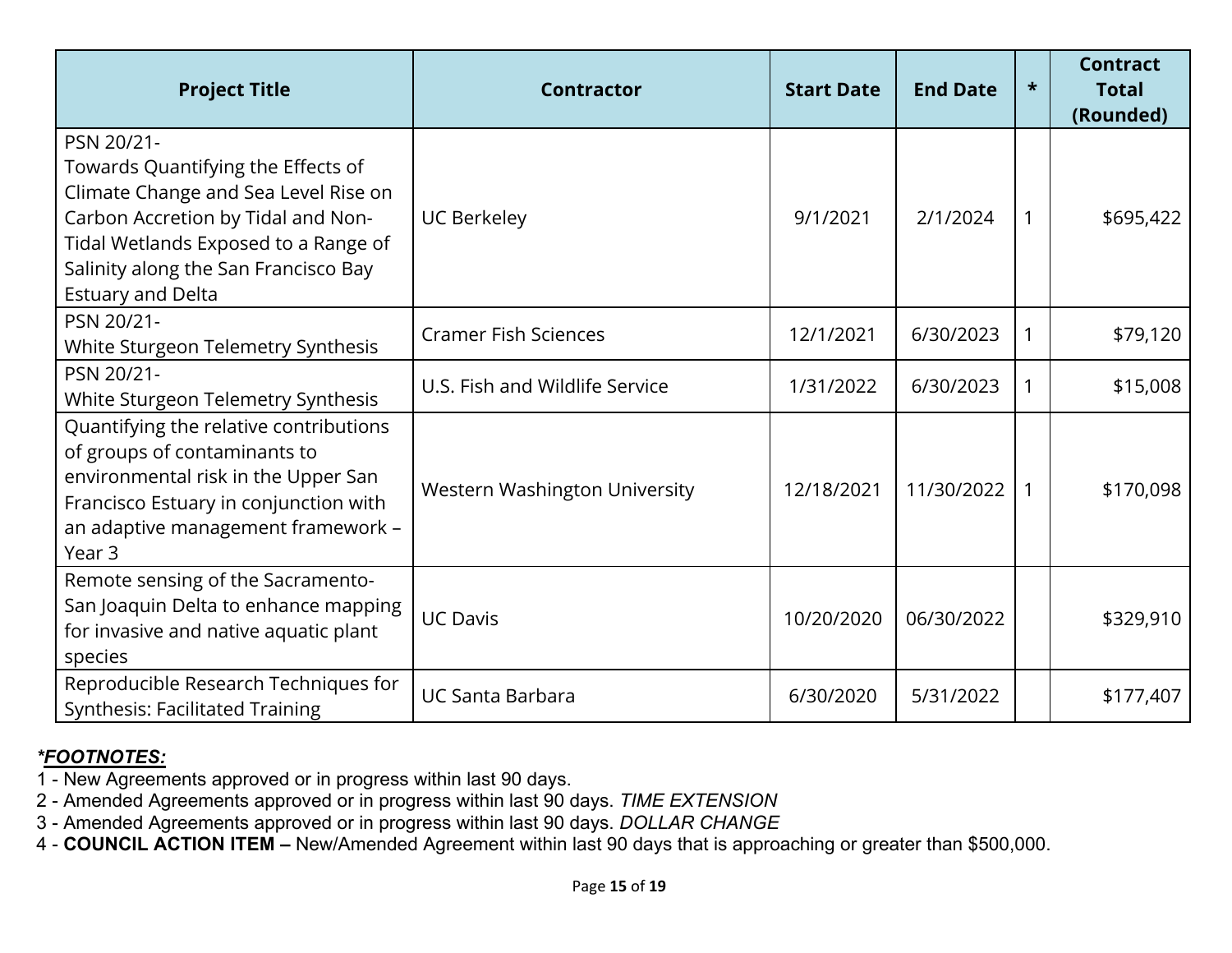| <b>Project Title</b>                                                                                                           | <b>Contractor</b>                   | <b>Start Date</b> | <b>End Date</b> | $\star$ | <b>Contract</b><br><b>Total</b><br>(Rounded) |
|--------------------------------------------------------------------------------------------------------------------------------|-------------------------------------|-------------------|-----------------|---------|----------------------------------------------|
| San Francisco Estuary and Watershed<br>Science Journal-2020                                                                    | <b>UC Davis</b>                     | 7/1/2020          | 6/30/2022       |         | \$884,329                                    |
| <b>SBDS Editorial Board member</b>                                                                                             | Cliff Dahm                          | 8/19/2020         | 4/30/2022       |         | \$41,316                                     |
| Science Communication Support for<br>the Bay-Delta Estuary Science<br>Enterprise                                               | Maven's Notebook                    | 12/7/2020         | 6/30/2023       |         | \$157,500                                    |
| Science for adaptive management of<br>juvenile spring-run Chinook San<br>Joaquin River                                         | <b>UC Davis</b>                     | 10/9/2020         | 2/1/2023        |         | \$522,829                                    |
| Synthesis of juvenile salmon growth,<br>condition and Delta habitat use among<br>extreme hydrologic conditions (2020-<br>2022) | <b>UC Davis</b>                     | 6/18/2020         | 5/31/2022       |         | \$372,910                                    |
| <b>Science Writing Summarizing</b><br>Symposium on Ecosystems Thresholds                                                       | Erik Grijalva                       | 10/14/2019        | 6/30/2022       |         | \$7,000                                      |
| Science Writing Summarizing the eDNA<br>Symposium                                                                              | Raman Nagarajan                     | 1/15/2020         | 4/30/2022       |         | \$7,000                                      |
| Science Partnership to Support the San<br>Francisco Estuary                                                                    | Association of Bay Area Governments | 2/2/2021          | 6/30/2023       |         | \$946,246                                    |
| Thiamine Deficiency Research in CV<br>Chinook Salmon                                                                           | <b>UC Davis</b>                     | 10/06/2020        | 4/30/2022       |         | \$389,829                                    |

- 1 New Agreements approved or in progress within last 90 days.
- 2 Amended Agreements approved or in progress within last 90 days. *TIME EXTENSION*
- 3 Amended Agreements approved or in progress within last 90 days. *DOLLAR CHANGE*
- 4 **COUNCIL ACTION ITEM** New/Amended Agreement within last 90 days that is approaching or greater than \$500,000.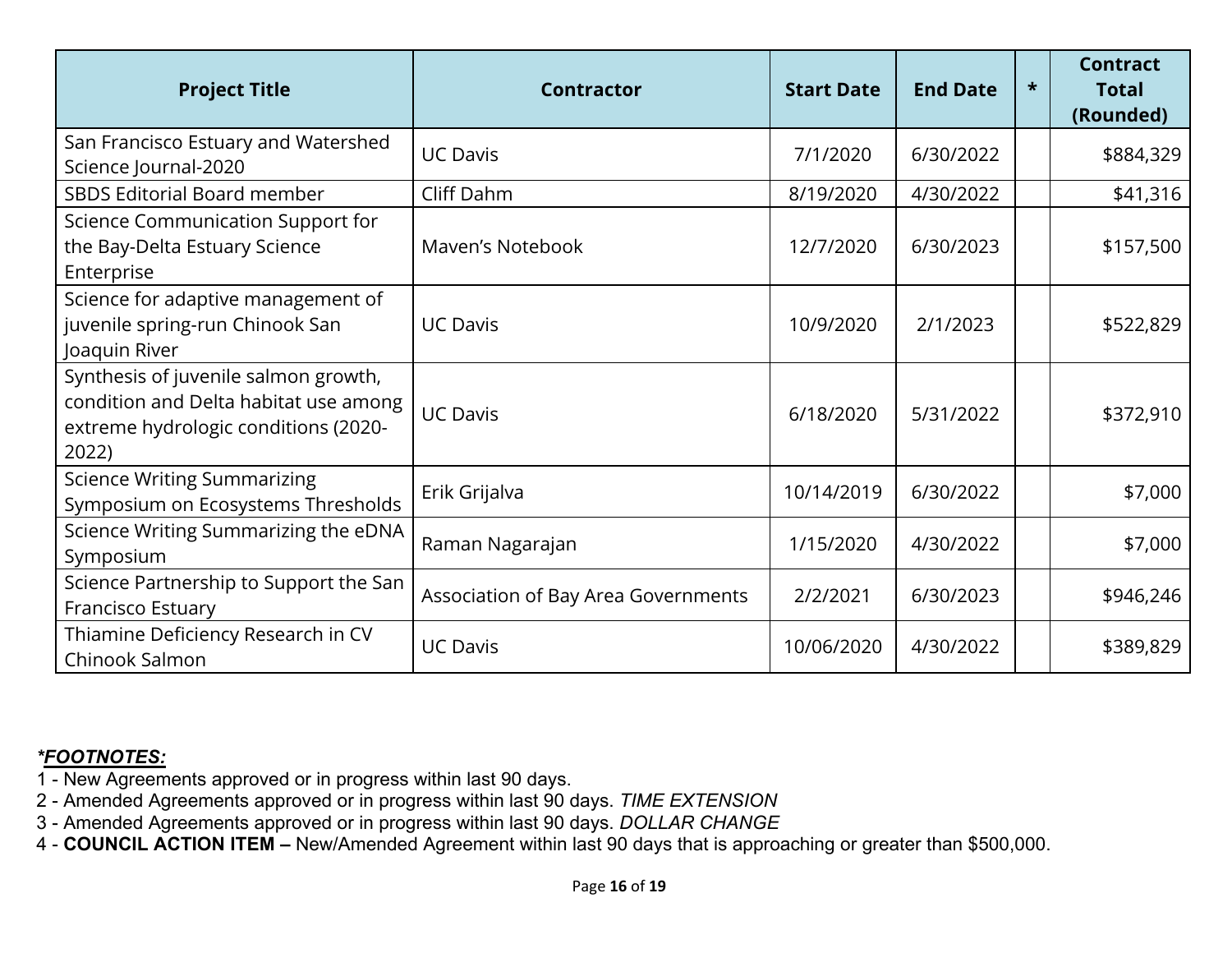#### PLANNING CONTRACTS

| <b>Project Title</b>                                                                                       | <b>Contractor</b>                 | <b>Start Date</b> | <b>End Date</b> | $\star$ | <b>Contract</b><br><b>Total</b> |
|------------------------------------------------------------------------------------------------------------|-----------------------------------|-------------------|-----------------|---------|---------------------------------|
| Delta Plan Amendments -- see Task<br>Orders (TO) below                                                     | Stantec Consulting Services, Inc. | 6/30/2016         | 6/30/2022       | 2       | \$6,010,000                     |
| TO#1 - Strategic Plan Development for<br>Water Storage, Conveyance &<br>Operations                         | Stantec Consulting Services, Inc. | 7/29/2016         | 6/30/2017       |         | \$146,010                       |
| TO#2 - Project Management and<br>Coordination                                                              | Stantec Consulting Services, Inc. | 6/27/2016         | 6/30/2022       | 2       | \$545,295                       |
| TO#3 - CEQA for Delta Plan<br>Amendments                                                                   | Stantec Consulting Services, Inc. | 1/01/2017         | 6/30/2018       |         | \$1,982,934                     |
| TO#4 - Conveyance, Storage Systems &<br>Operations of Both Delta Plan<br>Amendment                         | Stantec Consulting Services, Inc. | 1/01/2017         | 3/31/2018       |         | \$198,176                       |
| TO#5 - Support for the Delta Plan<br>Amendment to Ch 4-Protect, Restore<br>and Enhance the Delta Ecosystem | Stantec Consulting Services, Inc. | 10/16/2017        | 3/31/2021       |         | \$856,818                       |
| TO#6 - CEQA for the Delta Plan<br>Amendment to Ch 4-Protect, Restore<br>and Enhance the Delta Ecosystem    | Stantec Consulting Services, Inc. | 5/01/2018         | 6/30/2022       | 2       | \$1,179,369                     |

- 1 New Agreements approved or in progress within last 90 days.
- 2 Amended Agreements approved or in progress within last 90 days. *TIME EXTENSION*
- 3 Amended Agreements approved or in progress within last 90 days. *DOLLAR CHANGE*
- 4 **COUNCIL ACTION ITEM** New/Amended Agreement within last 90 days that is approaching or greater than \$500,000.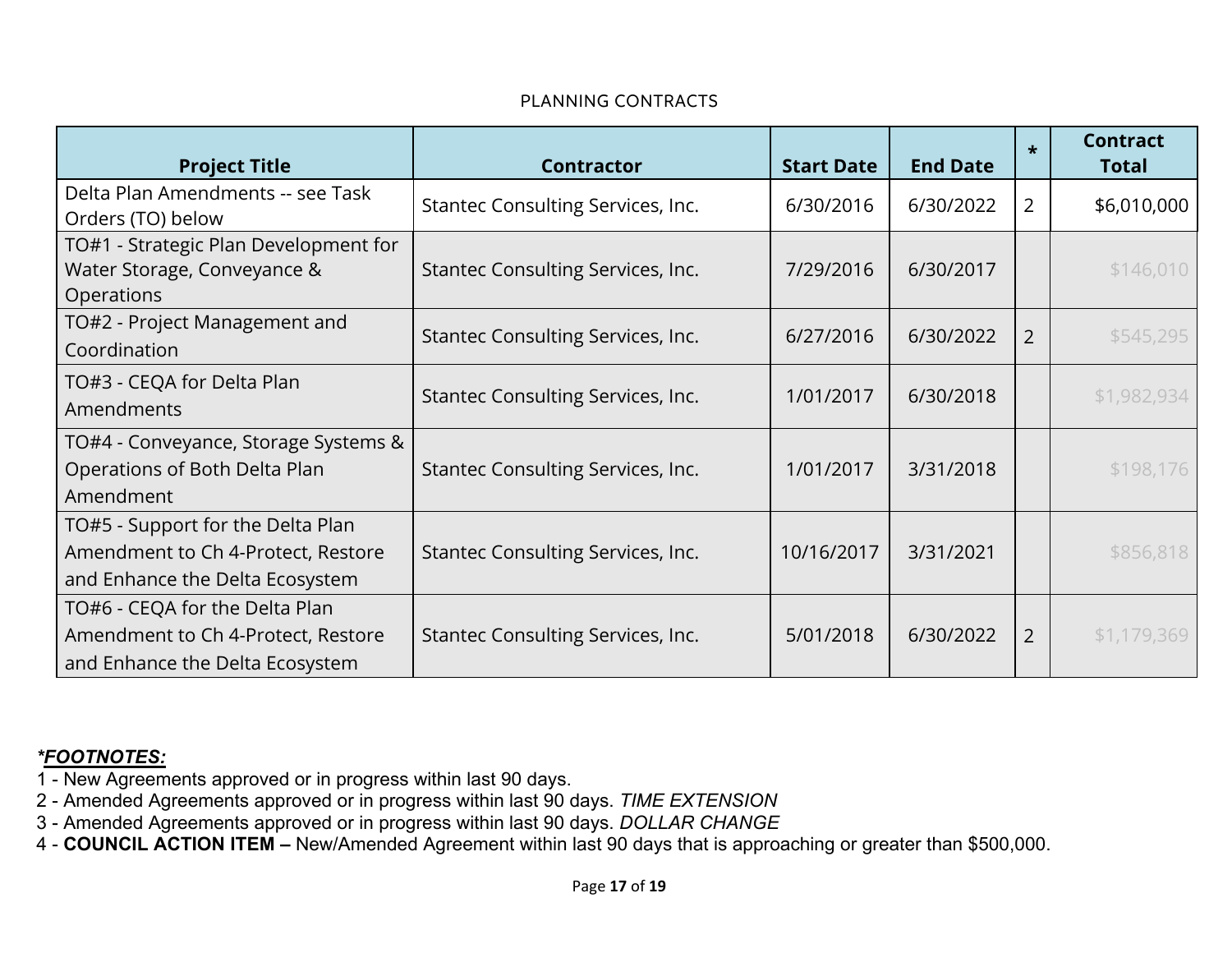| <b>Project Title</b>                                                  | <b>Contractor</b>                                    | <b>Start Date</b> | <b>End Date</b> | $\star$        | <b>Contract</b><br><b>Total</b> |
|-----------------------------------------------------------------------|------------------------------------------------------|-------------------|-----------------|----------------|---------------------------------|
| TO#7 - Support for Delta Plan<br><b>Amendments Rulemaking Process</b> | Stantec Consulting Services, Inc.                    | 6/01/2018         | 6/30/2022       | $\overline{2}$ | \$431,869                       |
| TO#8 - 5 Year DP Review                                               | Stantec Consulting Services, Inc.                    | 6/01/2018         | 12/31/2019      |                | \$349,950                       |
| TO#9 - Delta Levees Analysis Update                                   | Stantec Consulting Services, Inc.                    | 4/1/2020          | 3/31/2021       |                | \$317,736                       |
| <b>Task Order Totals:</b>                                             |                                                      |                   |                 |                | \$6,008,167                     |
| <b>Climate Change Vulnerability</b><br>Assessment (TO) below          | <b>AECOM</b>                                         | 6/30/2018         | 6/30/2023       |                | \$830,000                       |
| TO#1 - Project Scope and Organization                                 | <b>AECOM</b>                                         | 7/01/2018         | 6/30/2019       |                | \$100,601                       |
| TO#2 - Vulnerability Assessment<br>Support                            | <b>AECOM</b>                                         | 7/01/2019         | 6/30/2020       |                | \$308,860                       |
| TO#2 - Amendment 1                                                    | <b>AECOM</b>                                         | 11/4/2019         | 6/30/2020       |                | \$77,993                        |
| TO#2 - Amendment 2                                                    | <b>AECOM</b>                                         | 4/8/2020          | 6/30/2020       |                | \$105,501                       |
| TO#2 - Amendment 2                                                    | <b>AECOM</b>                                         | 4/8/2020          | 3/31/2021       |                | \$17,767                        |
| TO#3                                                                  | <b>AECOM</b>                                         | 10/1/2021         | 6/30/2023       |                | \$219,278                       |
| <b>Task Order Totals:</b>                                             |                                                      |                   |                 |                | \$610,722                       |
| EJ Expert content development and<br>reviewer for EJ Issue Paper      | Sacramento Regional Coalition to End<br>Homelessness | 11/19/2021        | 11/18/2022      |                | \$9,600                         |
| EJ Expert content development and<br>reviewer for EJ Issue Paper      | Little Manila Foundation                             | 11/29/2021        | 11/28/2022      |                | \$9,971                         |
| EJ Expert content development and<br>reviewer for EJ Issue Paper      | Restore the Delta                                    | 10/1/2021         | 9/30/2022       |                | \$9,758                         |
| Sea Level Rise Modeling                                               | San Francisco State University                       | 7/27/2020         | 6/30/2022       |                | 50,000                          |

- 1 New Agreements approved or in progress within last 90 days.
- 2 Amended Agreements approved or in progress within last 90 days. *TIME EXTENSION*
- 3 Amended Agreements approved or in progress within last 90 days. *DOLLAR CHANGE*
- 4 **COUNCIL ACTION ITEM** New/Amended Agreement within last 90 days that is approaching or greater than \$500,000.